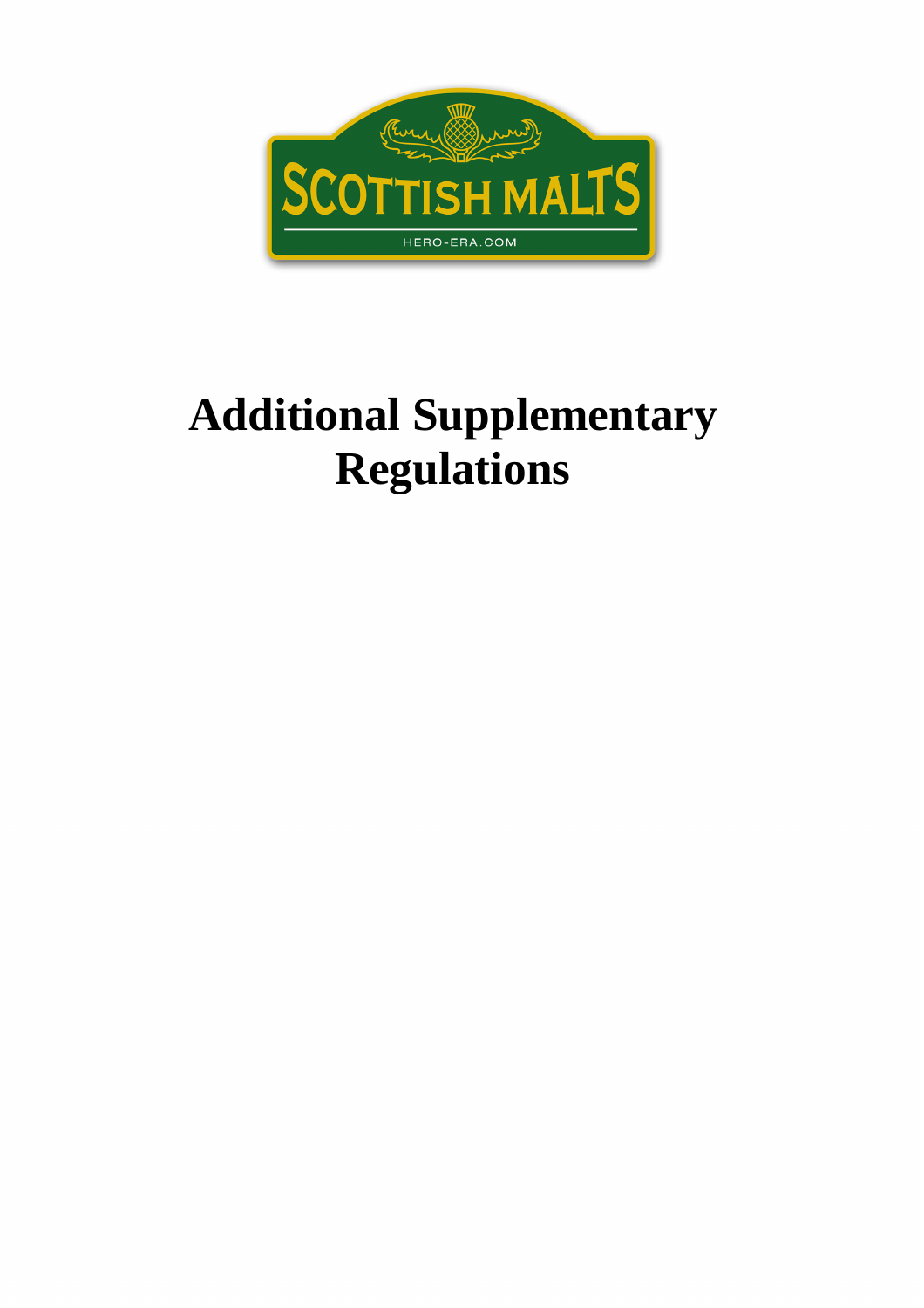## Scottish Malts

13th – 17th September 2021

### Additional Supplementary Regulations

as at 22/03/2021

| Monday 30 <sup>th</sup> August 2021       | Entry list closes                                                            |
|-------------------------------------------|------------------------------------------------------------------------------|
| Sunday 12 <sup>th</sup> September 2021    | 11:00 - 13:45 - Scrutineering - The Dalmahoy Hotel,<br>Kirknewton, Edinburgh |
|                                           | 11:00 - 14:00 - Documentation - The Dalmahoy Hotel                           |
|                                           | 14:00 - 15:30 - Novice Crew Briefing - The Dalmahoy Hotel                    |
|                                           | Time TBC - Welcome - The Dalmahoy Hotel                                      |
| Monday 13 <sup>th</sup> September 2021    | Edinburgh to Pitlochry<br>Leg 1                                              |
| Tuesday 14 <sup>th</sup> September 2021   | Pitlochry to Inverness<br>Leg 2                                              |
| Wednesday 15 <sup>th</sup> September 2021 | Inverness to Aberdeen<br>Leg <sub>3</sub>                                    |
| Thursday 16 <sup>th</sup> September 2021  | Aberdeen to Crieff<br>Leg <sub>4</sub>                                       |
| Friday 17 <sup>th</sup> September 2021    | Crieff to Edinburgh<br>Leg 5                                                 |
|                                           | Awards Presentation & Gala Dinner - The Dalmahoy Hotel                       |

The times shown are scheduled times of the first car and may be amended.

#### Article 1.1: Definition and Status

Provisional Programme

These Additional Supplementary Regulations (ASRs) must be read in conjunction with the HERO Standard Regulations (HSRs). The article numbers are those of the HSRs. Competitors must study the HSRs as well as these ASRs.

The 17<sup>th</sup> Scottish Malts will be run under a Clubman Historic Road Rally Permit (no. TBA) issued by Motorsport UK and is open only to members of the promoting club (subscription included in entry fee for new members) in compliance with the Regulations of Motorsport UK in compliance with the FIVA International Sport Code; the HSRs ; these ASRs; and further Bulletins for the event, which may amend these ASRs and the HSRs.

IMPORTANT NOTE: All motor sport is potentially dangerous. The onus is on competitors to drive carefully and safely at all times. The Organisers accept no responsibility whatsoever for any accident or injury befalling competitors, and do not undertake to provide rescue or assistance of any kind. All competitors will be required to sign the indemnity at Signing On.

Article 1.2: Officials Clerk of the Course Nick Reeves Deputy Clerk of the Course George Mullins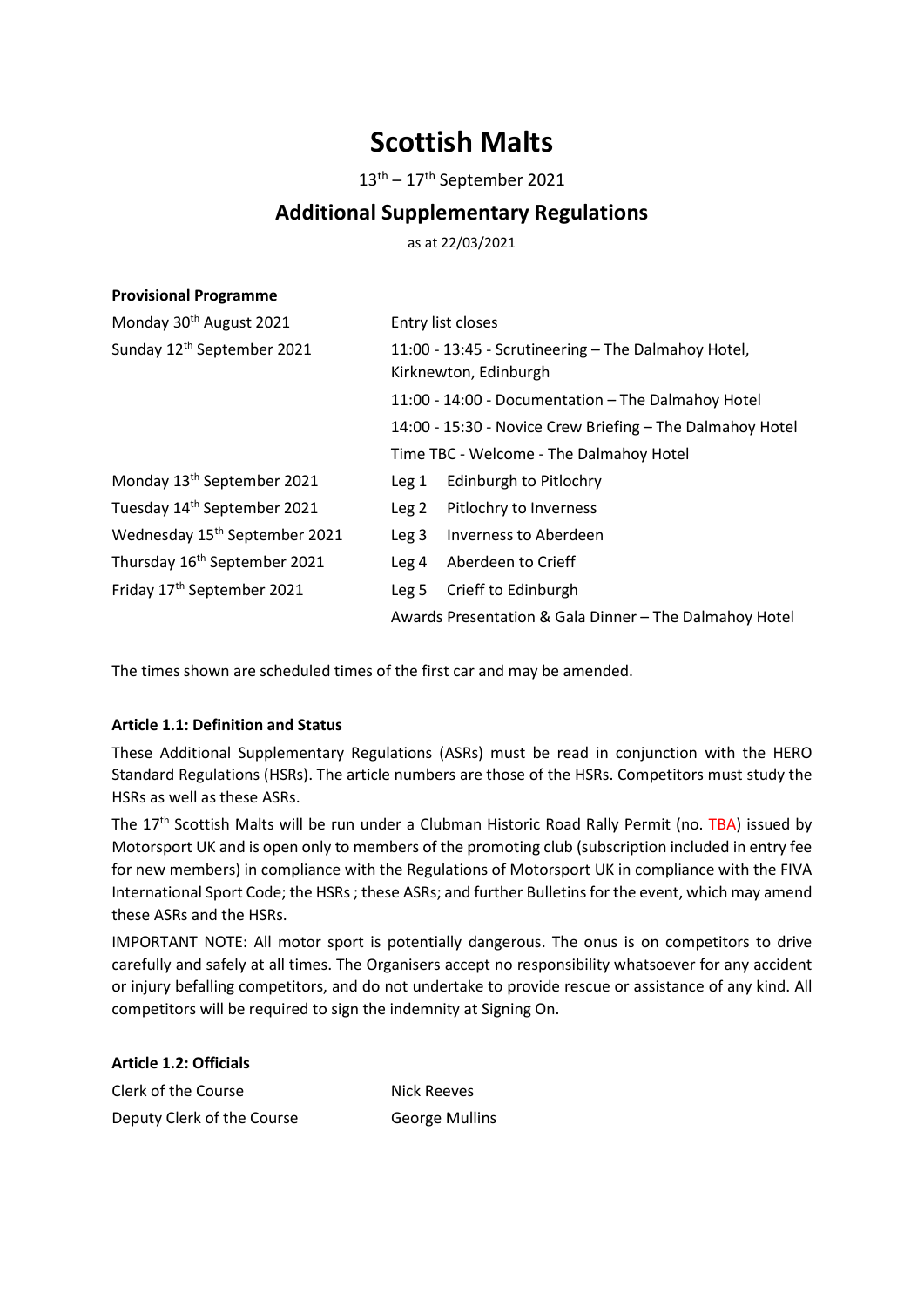| Seren Whyte              |
|--------------------------|
| 138 Southern Avenue      |
| <b>Bicester Heritage</b> |
| <b>Bicester</b>          |
| <b>OX27 8FY</b>          |
| secretary@hero-era.com   |
| +44 (0)1869 254979       |
| <b>TBA</b>               |
| <b>Rob Dominy</b>        |
| Rab McDonald             |
| lan Higgins              |
| Graham Parkinson         |
| Brian Whyte              |
| Ian & Siân Mills         |
| TBC                      |
|                          |

The names of other officials will be published in the final instructions.

#### These ASR's MUST be read in conjunction with the HERO Standard Regulations which contain all the necessary information.

#### Article 3: Eligible Vehicles

Please note that in some cases it will be necessary for us to apply for waivers if your car is registered after 1<sup>st</sup> January 1968.

In order that we may apply for the waivers on your behalf, could you please supply the following information:

- Three photos one general exterior view, one internal view and one of the engine bay.
- A copy of the vehicle registration document. If your vehicle has been imported it will be necessary for you to provide a copy of documentation that confirms the original build date of the car.

Once we have received the above, we will be able to confirm whether or not additional photos or other information is required before we are able to process the application for waivers.

#### Article 3.2: Classes

Competing vehicles will be divided into four categories. These categories may then be split into classes to provide the best competition between crews and may include criteria for body style, cubic capacity and design age.

The provisional list of category and classes is as follows:

Category  $1$  – Cars of a specification valid before  $1<sup>st</sup>$  January 1968

Category 2 – Cars of a specification valid between  $1^{st}$  January 1968 and 31 $^{st}$  December 1974

Category  $3$  – Cars of a specification valid between  $1^{st}$  January 1975 and 31 $st$  December 1981

Category 4 – Cars of a specification valid between  $1^{st}$  January 1982 and 31 $^{st}$  December 1985

Categories may be merged if there are insufficient cars entered in any one category or class.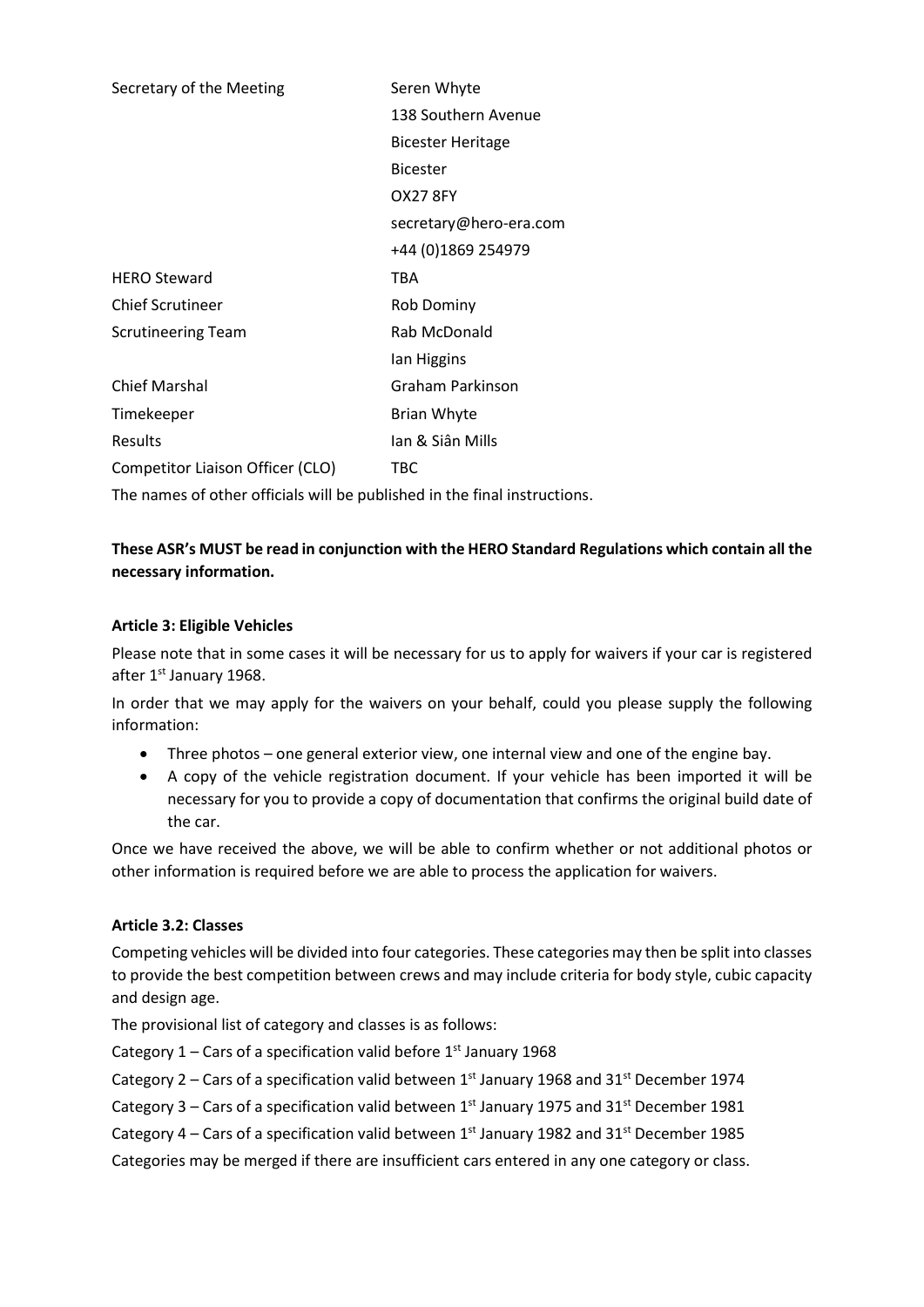All vehicles must be taxed and insured for the public highway. They must further comply with Motorsport UK Technical Regulations and in particular with J5 and R19.1.

#### Article 5.2 – Eligible Competitors – Licences

For UK Residents - As for all events run in the UK by HERO-ERA in 2021 and beyond, all competitors whether you're a driver or a navigator are required to have a Motorsport UK Competition licence (or a Competition Licence issued by your country's governing body) if you don't hold such a licence you must apply for an RS Clubman licence. This licence is free of charge and can be obtained by going online to the Motorsport UK site and making a formal application.

You will then be issued with a competition licence which will give you your competition licence number. You will also need to bring the competition licence with you for inspection at signing on or if you have a temporary number please bring the email confirmation.

Should you require any assistance regarding this, then please do not hesitate to contact the office who will give you any guidance they can.

For Non-UK Residents - Non-UK residents who don't hold a competition licence from your country's governing body are unable to apply for a RS Clubman licence; however, we have negotiated with Motorsport UK to be able to issue a Historic Regularity Competitor Permit which validity is solely limited for the event in question. This form will be sent to you with final instructions please complete it and bring to signing on. Again, without the submission of these forms you will not be allowed to compete on the events.

We appreciate that this is a major change in the licencing procedure, and this has been brought about by Motorsport UK. We will endeavour to make the process of obtaining a licence or dealing with issuing the historic regularity competitors permit as easy and as smoothly as possible. Please bear with us at signing on as you will need to deal with this aspect of the process before proceeding to the formal signing on process.

#### Article 6.1: Entry Applications

Entries will be accepted on a first come first served basis to those competitors who have completed the entry form in full and paid the deposit. If full payment isn't received by 30<sup>th</sup> August 2021 the place will be offered to the first reserve on the waiting list.

#### Article 6.2: Maximum and Minimum Number of Entries

The maximum number of entries allowed to take part will be 90, the minimum will be 20.

#### Article 7.1: Entry Fees

The entry fee as shown on the HERO - ERA website, for a crew of two includes:

- Rally participation
- Accommodation in a twin or double room,  $12<sup>th</sup> 17<sup>th</sup>$  September 2021 inclusive
- Welcome Dinner & Drinks Reception
- Lunch, evening meals & refreshments at specific locations where advised in the route book
- Gala dinner and awards presentation
- Rally plates and side number panels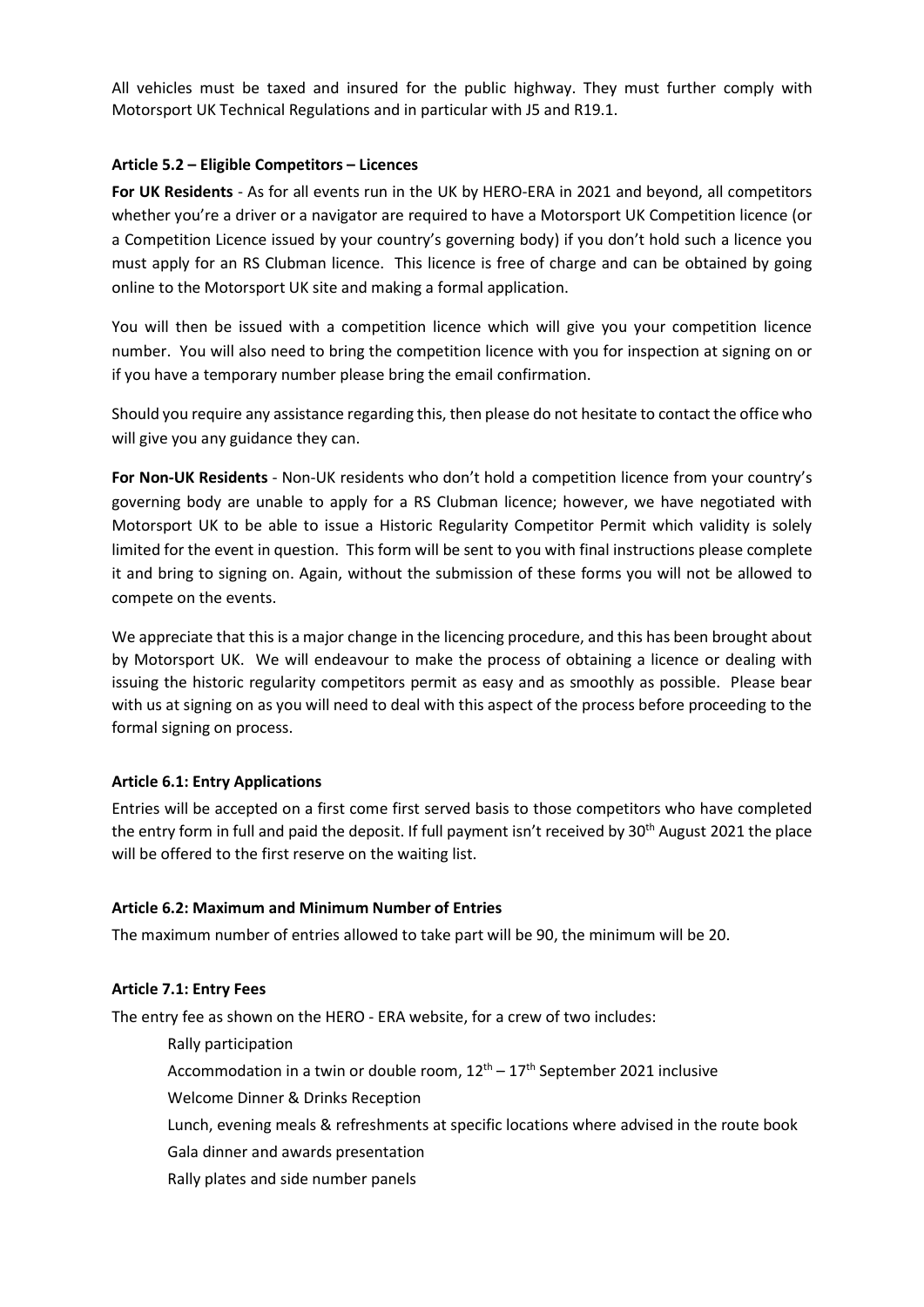Event memorabilia HERO Standard Membership

#### Article 7.2: Refund of Entry Fees

Cancellation Policy – If cancelled in writing prior to 15th June 2021 all payments made will be returned apart from the NON-REFUNDABLE deposit of £750. If cancelled in writing between 15th June 2021 and 5th August 2021 the full fee will be retained but wherever possible we will allocate part of the entry fee to a future event. If your place is taken by a crew on the Waitlist a full refund will be made less the NON- REFUNDABLE deposit of £750. After 5<sup>th</sup> September 2021 no refunds or transfer will be possible as 98% of the events costs have been paid or committed. However, if there is a crew on the Waitlist and they are able to commit to the Entry then a full refund will be made less the NON- REFUNDABLE deposit of £750.

#### Article 11.1: Route Description

The total distance of the event will be approximately 930 miles, and the entire event takes place on tarred roads apart from sections which may be on private land utilising both surfaced and smooth gravel surfaces. On each leg there will be regularity sections and special tests. The special tests will be on private land.

#### Article 11.2: Road Book and Other Instructions

A detailed route book will be produced which will allow you to complete the route from start to finish.

#### Article 11.3: Maps

Maps are not required. A set of maps will be included in each day's route book that will provide an overview of the route for each day.

#### Article 17:2 Regularity Start Controls

Failure to Visit a Manned Start or Allocated Start regularity control

Remove 2 ½ mins Add 1 min

Failure to write in a start time in ink at a self-start regularity start control or start at the recorded time Remove 1 min Add 30 secs

#### Article 17.3: Timing Points (TP)

The Joker system will be used on this event.

#### Article 18:2 Timed Tests

All of the following, the penalty will be reduced from 30 secs to 15 secs

Exceeding test maximum including added time penalties

Entering an out-of-bounds area

Wrong test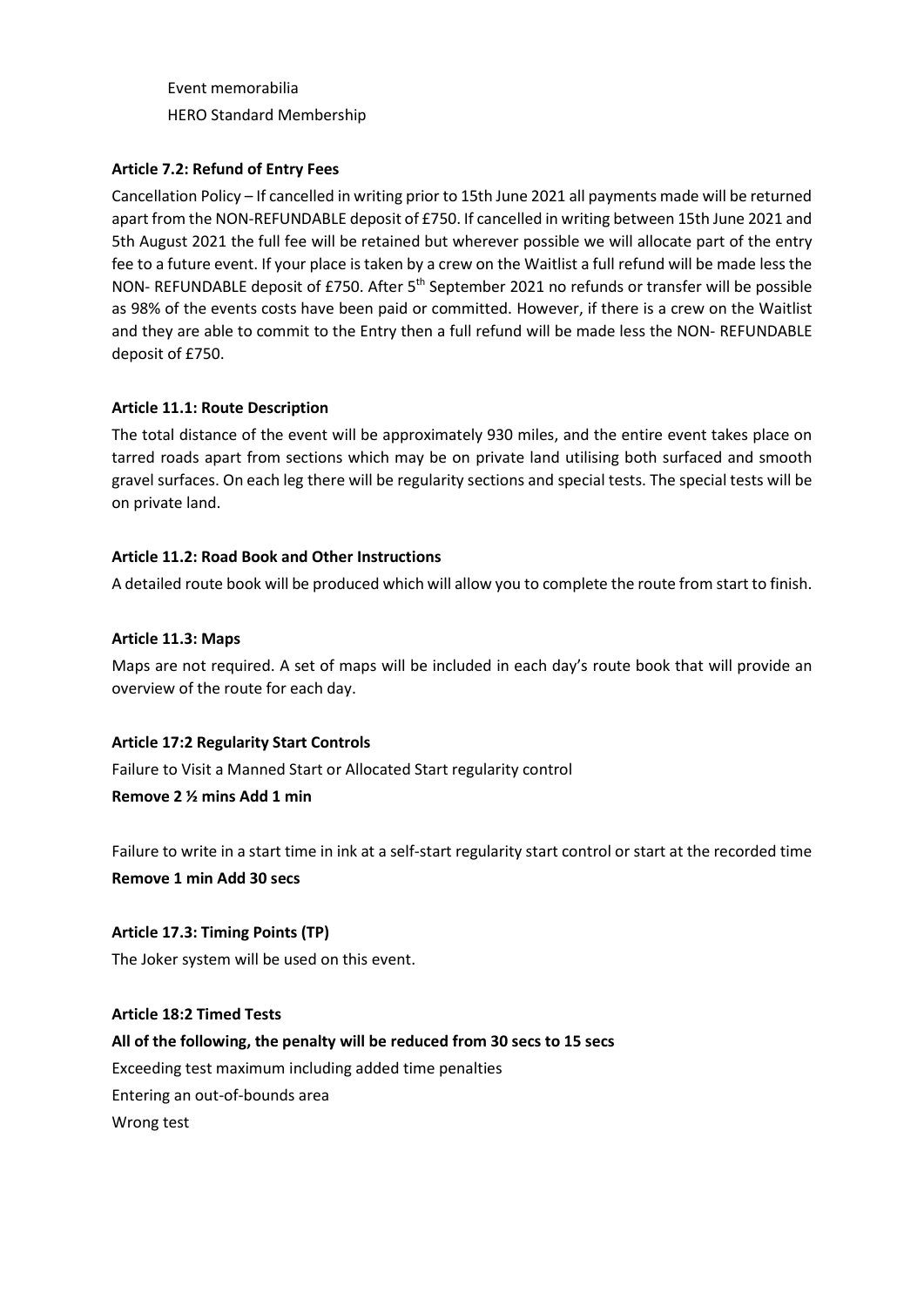#### Article 25.4: Team Awards

The following Team awards will be awarded on this event The Team Prize The Marque Team Prize

#### Article 25.5: Other Awards

The following Other awards will be awarded on this event The Newcomer Trophies Spirit of the Rally Against all Odds Test Pilot's Award Clockwatcher's Award Concours d'Elegance, de Confort et d'Equipement

#### Article 26: Insurance

The Organisers have applied for a Blanket Certificate of Insurance to provide competitors who wish to use the scheme with third party cover to meet Road Traffic Act requirements on the road sections of the event.

The premium will be £80 (subject to confirmation). This premium should be paid in cash at Documentation.

All competitors who will be driving on the event will be asked to sign an insurance declaration that they have cover for Road Traffic Act requirements, and to confirm that all drivers, either (a) are covered by an extension to private motor insurance to include cover whilst participating in the event; or (b) are able to comply with the following declaration.

#### INSURANCE DECLARATION

Vehicles must have Insurance in place which provides as a minimum, Third Party Liability cover that complies with the Road Traffic Act. This can be either, by extending an existing motor policy to cover the event, or, by purchasing additional cover as an adjunct to an existing motor policy.

If a competitor uses an extension to an existing policy, they will be required to sign a declaration that the cover complies with the requirements of the Road Traffic Act. Any responsibility for a fraudulent or misleading declaration about existing cover lies with the competitor.

If a competitor wishes purchase additional cover via the organisers, then they can do so prior to the event providing they comply with the following:

#### Age 19 years or over

Has held a full licence for a minimum of 6 months

Had no more than 6 points on their licence

Had had no more than 1 fault claim in the last 3 years

#### The vehicle must hold a valid MOT Cert and Road Tax, unless exempt from doing so

Anyone aged less than 19 years old will also be accepted at the same price should their co-driver be a more senior member of their family or over 25.